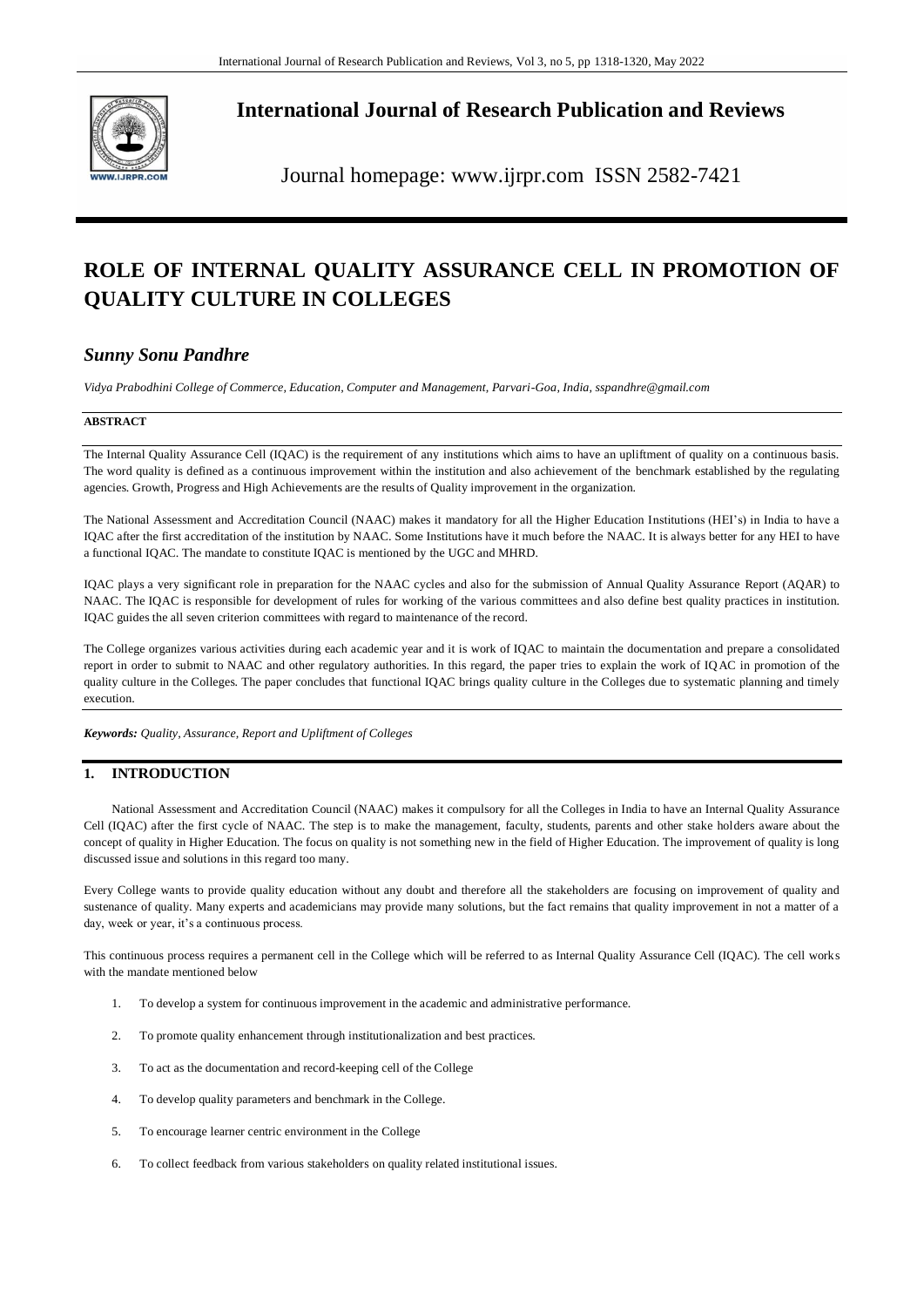- 7. Dissemination of Information on various quality parameters.
- 8. Preparation of AQAR and nodal agency for coordinating quality-related activities.

Apart from the above points there are so many which are to be handled as per the need and stage of the College in the process of continuous quality improvement in accordance with the benchmark of NAAC guidelines. The place of IQAC in the College can be explained with the exhibit mentioned below

#### **Exbit-01**



#### **Source: Authors Compilation**

The above exhibit explains the role of IQAC in functioning of a college as each and every stakeholder is connected with the IQAC. The cell plays a key role in collecting information from the stakeholders and also provides the same to Management for decision making process. The cell receives information from the College Advisory and Local Managing Committees and the same are provided to faculty and administrative staff and students for quality improvements.

The below mentioned are some of the important functions of the IQAC in the Colleges.

- 1. To invite proposals for conduct of academic/curricular/extra-curricular activities from the departments.
- 2. To design formats for the proposal and activity reports.
- 3. To study the proposal invited and its financial implications.
- 4. To organize workshops/seminar on quality improvement.
- 5. To maintain record of the activities and provide inputs for AQAR
- 6. To monitor the teaching learning process and make it more learner centric.
- 7. To invite applications for Career Advancement Scheme
- 8. To process the applications and invite panel for promotion of the staff
- 9. To obtain feedback from the stakeholders with regard to improvement
- 10. To supervise and review the quality improvement measures through continuous follow-up

The Internal Quality Assurance Cell of the College works with only aim to bring quality culture in the College. The areas which the cell tries to focus on, in the College are mentioned below